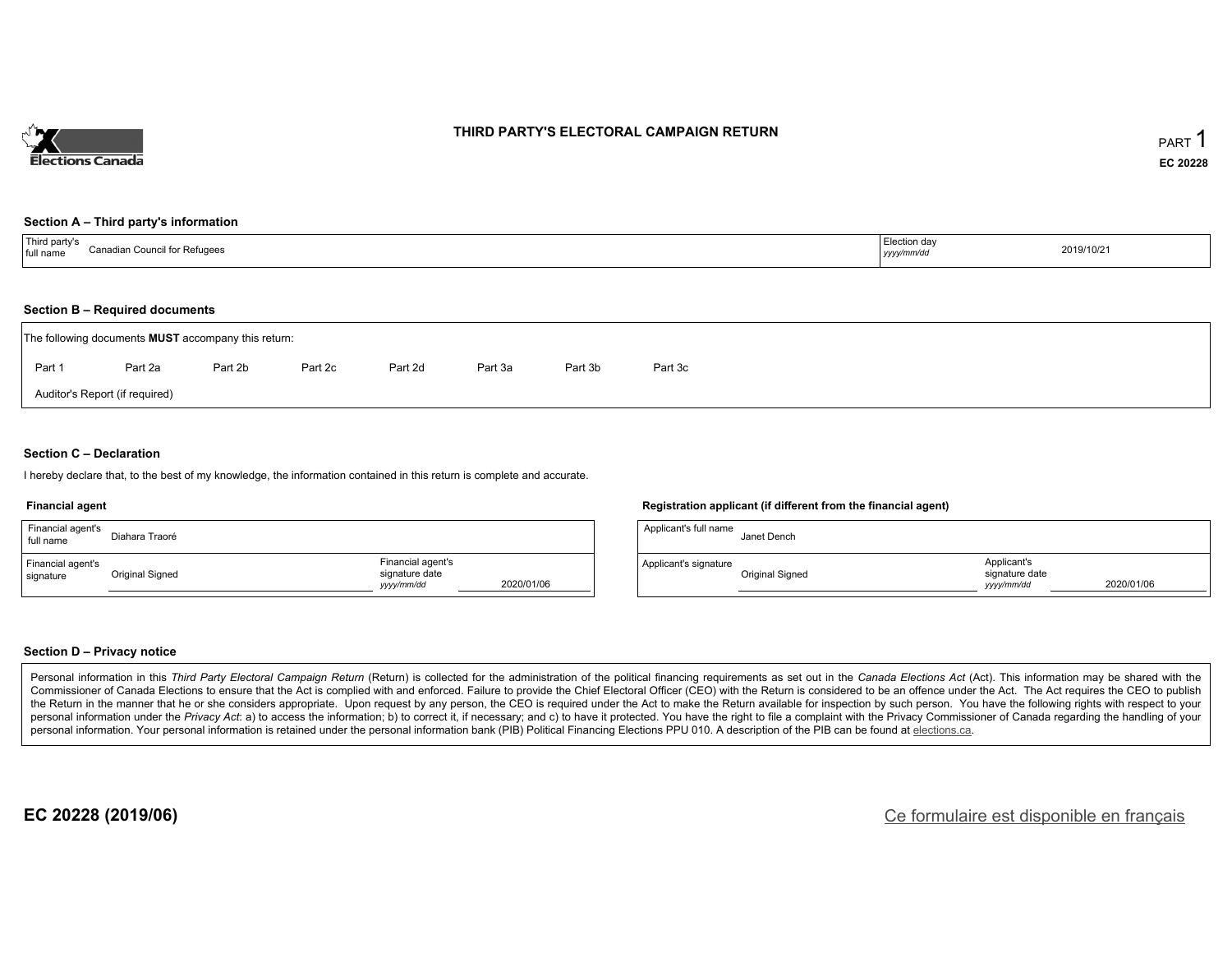

#### **THIRD PARTY'S ELECTORAL CAMPAIGN RETURN HIRD PARTY'S ELECTORAL CAMPAIGN RETURN<br>Statement of monetary contributions received PART 2a PART 2a**

| No.                                                                                 | Full name                                   | <b>Street</b><br>no.                             | <b>Street</b> | Apt. | City    | Prov./<br>Terr. | Postal<br>code | Date<br>received<br>yyyy/mm/dd                                                 | Individual | <b>Business /</b><br>Commercial<br>organization | Government | <b>Trade union</b> | Corporation<br>without share<br>capital | Unincorporated<br>organization or<br>association |
|-------------------------------------------------------------------------------------|---------------------------------------------|--------------------------------------------------|---------------|------|---------|-----------------|----------------|--------------------------------------------------------------------------------|------------|-------------------------------------------------|------------|--------------------|-----------------------------------------|--------------------------------------------------|
|                                                                                     |                                             |                                                  |               |      |         |                 |                |                                                                                | \$         | s.                                              | \$         | \$                 | \$                                      | \$                                               |
| $\overline{1}$                                                                      | CARL (via McConnell Foundation)             |                                                  |               |      | Toronto | ON              | M4P1L3         | 2019/09/18                                                                     |            |                                                 |            |                    | 25,000.00                               |                                                  |
|                                                                                     | 2 Atlantic Central                          |                                                  |               |      | Halifax | <b>NS</b>       | B3K2R7         | 2019/10/10                                                                     |            |                                                 |            |                    | 1,500.00                                |                                                  |
| $\mathbf{3}$                                                                        | Canadian Association of University Teachers |                                                  |               |      | Ottawa  | ON              | K2H9E8         | 2019/10/17                                                                     |            |                                                 |            |                    | 2,000.00                                |                                                  |
|                                                                                     |                                             |                                                  |               |      |         |                 |                |                                                                                |            |                                                 |            |                    |                                         |                                                  |
|                                                                                     |                                             |                                                  |               |      |         |                 |                |                                                                                |            |                                                 |            |                    |                                         |                                                  |
|                                                                                     |                                             |                                                  |               |      |         |                 |                |                                                                                |            |                                                 |            |                    |                                         |                                                  |
|                                                                                     |                                             |                                                  |               |      |         |                 |                |                                                                                |            |                                                 |            |                    |                                         |                                                  |
|                                                                                     |                                             |                                                  |               |      |         |                 |                |                                                                                |            |                                                 |            |                    |                                         |                                                  |
|                                                                                     |                                             |                                                  |               |      |         |                 |                |                                                                                |            |                                                 |            |                    |                                         |                                                  |
|                                                                                     |                                             |                                                  |               |      |         |                 |                |                                                                                |            |                                                 |            |                    |                                         |                                                  |
|                                                                                     |                                             |                                                  |               |      |         |                 |                |                                                                                |            |                                                 |            |                    |                                         |                                                  |
|                                                                                     |                                             |                                                  |               |      |         |                 |                |                                                                                |            |                                                 |            |                    |                                         |                                                  |
|                                                                                     |                                             |                                                  |               |      |         |                 |                |                                                                                |            |                                                 |            |                    |                                         |                                                  |
|                                                                                     |                                             |                                                  |               |      |         |                 |                |                                                                                |            |                                                 |            |                    |                                         |                                                  |
|                                                                                     |                                             |                                                  |               |      |         |                 |                | Totals carried forward from previous page \$                                   |            |                                                 |            |                    |                                         |                                                  |
|                                                                                     |                                             |                                                  |               |      |         |                 |                | Total amount of monetary contributions by contributors who gave over \$200 (A) |            |                                                 |            |                    | 28,500.00                               |                                                  |
|                                                                                     |                                             |                                                  |               |      |         |                 |                | Number of contributors who gave over \$200                                     |            |                                                 |            |                    | 3                                       |                                                  |
| Total amount of monetary contributions by contributors who gave \$200 or less $(B)$ |                                             |                                                  |               |      |         |                 |                |                                                                                |            |                                                 |            |                    |                                         |                                                  |
| Number of contributors who gave \$200 or less                                       |                                             |                                                  |               |      |         |                 |                |                                                                                |            |                                                 |            |                    |                                         |                                                  |
|                                                                                     |                                             | Total amount of all monetary contributions (A+B) |               |      |         | 28,500.00       |                |                                                                                |            |                                                 |            |                    |                                         |                                                  |
|                                                                                     |                                             |                                                  |               |      |         |                 |                | Number of contributors who gave monetary contributions                         |            |                                                 |            |                    | 3                                       |                                                  |

| Third<br>. partv | Refugees | .<br>yyyy/mm/aa | 2019/10/21 | Page |  | $\cdot$ |  |
|------------------|----------|-----------------|------------|------|--|---------|--|
|------------------|----------|-----------------|------------|------|--|---------|--|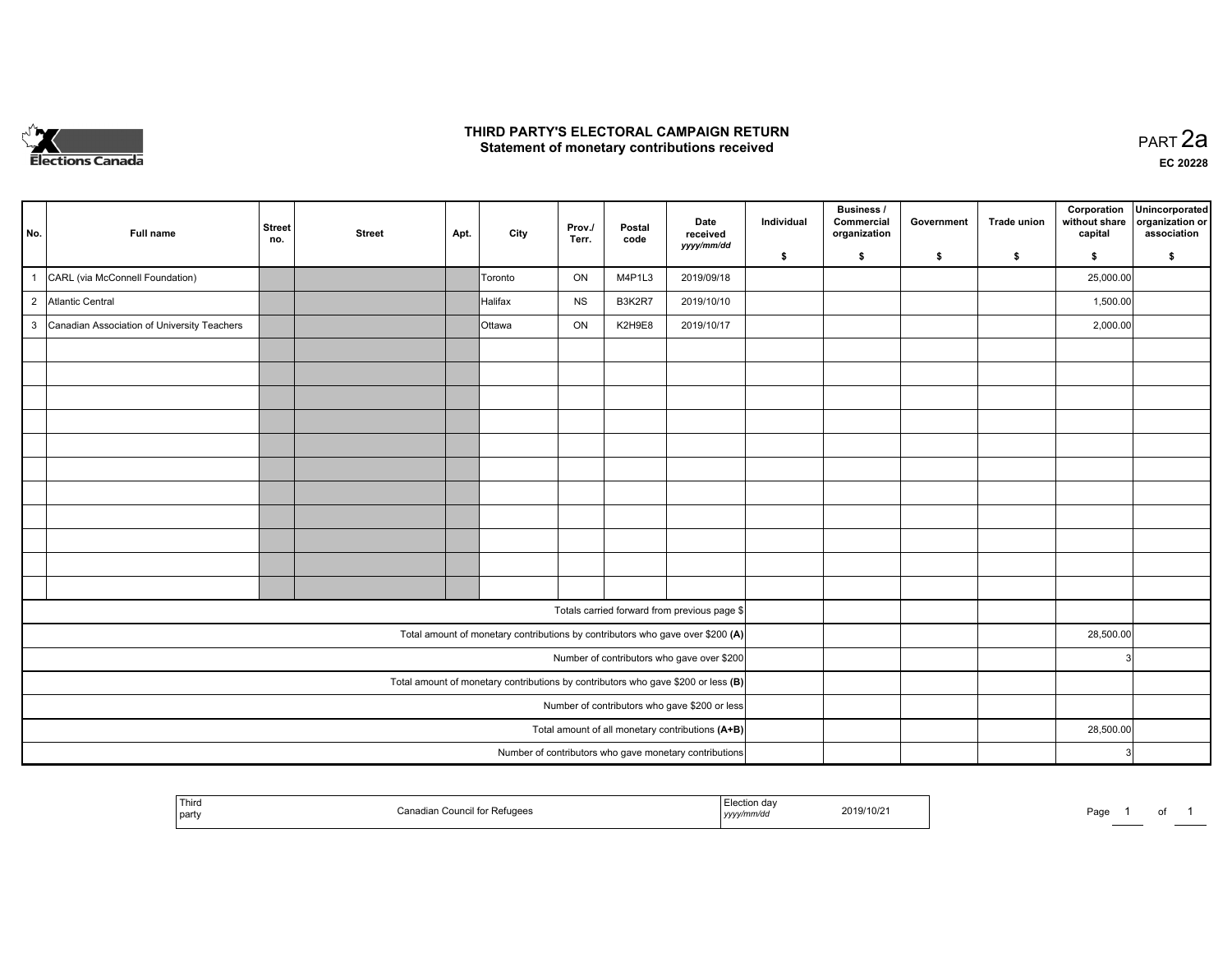

## **THIRD PARTY'S ELECTORAL CAMPAIGN RETURN**  THIRD PARTY'S ELECTORAL CAMPAIGN RETURN<br>Statement of non-monetary contributions received

of 1

| No. | Full name | <b>Street</b><br>no. | <b>Street</b> | Apt. | City | Prov./<br>Terr. | Postal<br>code | Date<br>received<br>yyyy/mm/dd                                                          | Individual | <b>Business /</b><br>Commercial<br>organization | Government | Trade union | Corporation<br>without share<br>capital | Unincorporated<br>organization or<br>association |  |  |
|-----|-----------|----------------------|---------------|------|------|-----------------|----------------|-----------------------------------------------------------------------------------------|------------|-------------------------------------------------|------------|-------------|-----------------------------------------|--------------------------------------------------|--|--|
|     |           |                      |               |      |      |                 |                |                                                                                         | \$         | \$                                              | \$         | \$          | \$                                      | \$                                               |  |  |
|     |           |                      |               |      |      |                 |                |                                                                                         |            |                                                 |            |             |                                         |                                                  |  |  |
|     |           |                      |               |      |      |                 |                |                                                                                         |            |                                                 |            |             |                                         |                                                  |  |  |
|     |           |                      |               |      |      |                 |                |                                                                                         |            |                                                 |            |             |                                         |                                                  |  |  |
|     |           |                      |               |      |      |                 |                |                                                                                         |            |                                                 |            |             |                                         |                                                  |  |  |
|     |           |                      |               |      |      |                 |                |                                                                                         |            |                                                 |            |             |                                         |                                                  |  |  |
|     |           |                      |               |      |      |                 |                |                                                                                         |            |                                                 |            |             |                                         |                                                  |  |  |
|     |           |                      |               |      |      |                 |                |                                                                                         |            |                                                 |            |             |                                         |                                                  |  |  |
|     |           |                      |               |      |      |                 |                |                                                                                         |            |                                                 |            |             |                                         |                                                  |  |  |
|     |           |                      |               |      |      |                 |                |                                                                                         |            |                                                 |            |             |                                         |                                                  |  |  |
|     |           |                      |               |      |      |                 |                |                                                                                         |            |                                                 |            |             |                                         |                                                  |  |  |
|     |           |                      |               |      |      |                 |                |                                                                                         |            |                                                 |            |             |                                         |                                                  |  |  |
|     |           |                      |               |      |      |                 |                |                                                                                         |            |                                                 |            |             |                                         |                                                  |  |  |
|     |           |                      |               |      |      |                 |                |                                                                                         |            |                                                 |            |             |                                         |                                                  |  |  |
|     |           |                      |               |      |      |                 |                |                                                                                         |            |                                                 |            |             |                                         |                                                  |  |  |
|     |           |                      |               |      |      |                 |                |                                                                                         |            |                                                 |            |             |                                         |                                                  |  |  |
|     |           |                      |               |      |      |                 |                | Totals carried forward from previous page \$                                            |            |                                                 |            |             |                                         |                                                  |  |  |
|     |           |                      |               |      |      |                 |                | Total amount of non-monetary contributions by contributors who gave over \$200 (A)      |            |                                                 |            |             |                                         |                                                  |  |  |
|     |           |                      |               |      |      |                 |                | Number of contributors who gave over \$200                                              |            |                                                 |            |             |                                         |                                                  |  |  |
|     |           |                      |               |      |      |                 |                | Total amount of non-monetary contributions by contributors who gave \$200 or less $(B)$ |            |                                                 |            |             |                                         |                                                  |  |  |
|     |           |                      |               |      |      |                 |                | Number of contributors who gave \$200 or less                                           |            |                                                 |            |             |                                         |                                                  |  |  |
|     |           |                      |               |      |      |                 |                | Total amount of all non-monetary contributions (A+B)                                    |            |                                                 |            |             |                                         |                                                  |  |  |
|     |           |                      |               |      |      |                 |                | Number of contributors who gave non-monetary contributions                              |            |                                                 |            |             |                                         |                                                  |  |  |
|     |           |                      |               |      |      |                 |                |                                                                                         |            |                                                 |            |             |                                         |                                                  |  |  |

| Third<br>Canadian Council for Refugees<br>party | -lection day<br>2019/10/21<br>√mm/da<br>,,,,, | Page<br>$\sim$ 100 $\mu$ |
|-------------------------------------------------|-----------------------------------------------|--------------------------|
|-------------------------------------------------|-----------------------------------------------|--------------------------|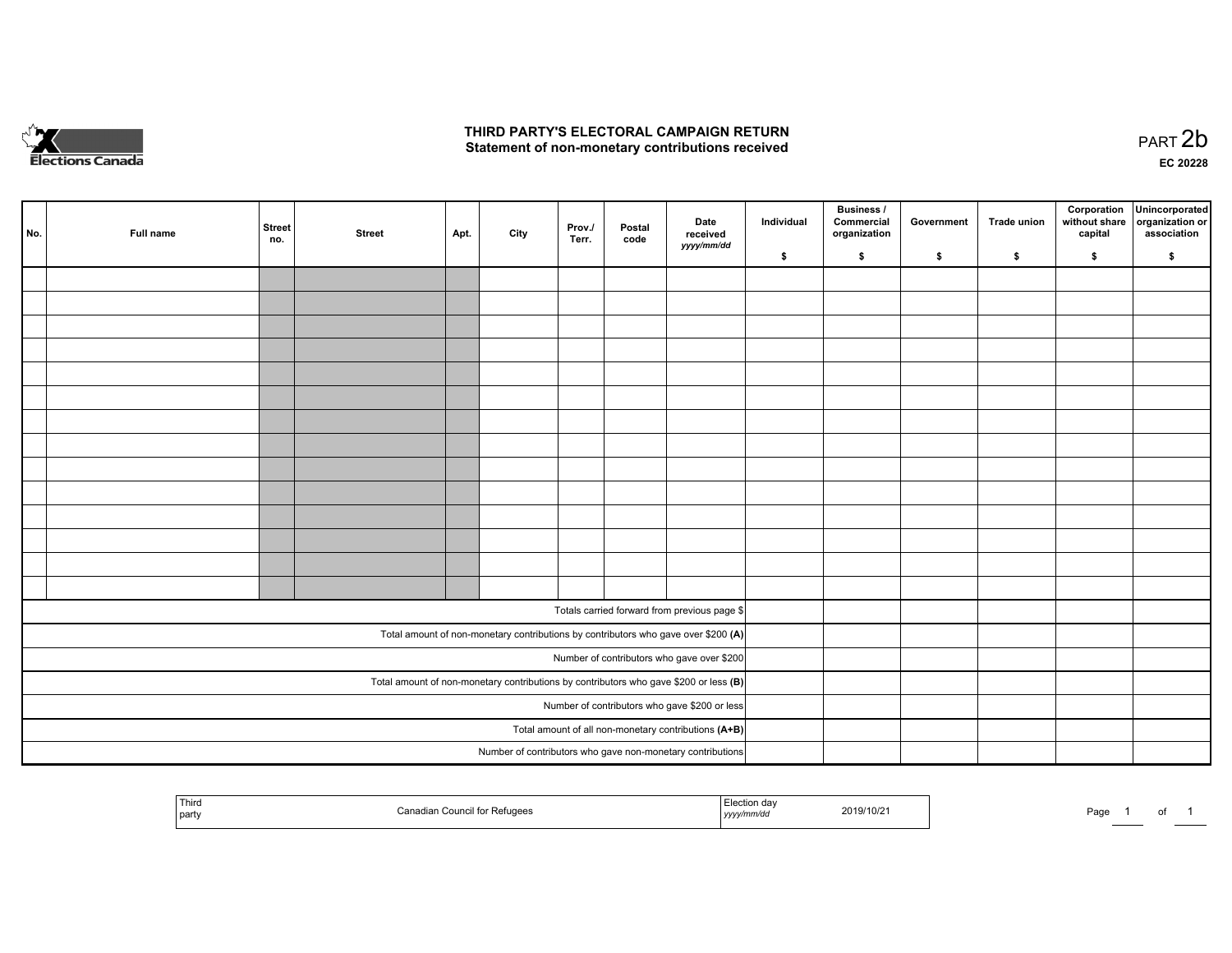

## **THIRD PARTY'S ELECTORAL CAMPAIGN RETURN STATE:** PRACT OF OPPRESS TO PART 2C STATE STATE STATE STATE STATE STATE STATE STATE STATE STATE STATE STATE STA<br>PART 2C Statement of operating loans received

**EC 20228**

|                                              | No. | Full name | <b>Street</b><br>no. | <b>Street</b> | Apt. | City | Prov./<br>Terr. | Postal<br>code | Date<br>received<br>yyyy/mm/dd                                    | Individual | Business /<br>Commercial<br>organization | Government | <b>Trade union</b> | Corporation<br>capital | Unincorporated<br>without share   organization or<br>association |
|----------------------------------------------|-----|-----------|----------------------|---------------|------|------|-----------------|----------------|-------------------------------------------------------------------|------------|------------------------------------------|------------|--------------------|------------------------|------------------------------------------------------------------|
|                                              |     |           |                      |               |      |      |                 |                |                                                                   | \$         | \$                                       | \$         | $\sqrt{2}$         | \$                     | \$                                                               |
|                                              |     |           |                      |               |      |      |                 |                |                                                                   |            |                                          |            |                    |                        |                                                                  |
|                                              |     |           |                      |               |      |      |                 |                |                                                                   |            |                                          |            |                    |                        |                                                                  |
|                                              |     |           |                      |               |      |      |                 |                |                                                                   |            |                                          |            |                    |                        |                                                                  |
|                                              |     |           |                      |               |      |      |                 |                |                                                                   |            |                                          |            |                    |                        |                                                                  |
|                                              |     |           |                      |               |      |      |                 |                |                                                                   |            |                                          |            |                    |                        |                                                                  |
|                                              |     |           |                      |               |      |      |                 |                |                                                                   |            |                                          |            |                    |                        |                                                                  |
|                                              |     |           |                      |               |      |      |                 |                |                                                                   |            |                                          |            |                    |                        |                                                                  |
|                                              |     |           |                      |               |      |      |                 |                |                                                                   |            |                                          |            |                    |                        |                                                                  |
|                                              |     |           |                      |               |      |      |                 |                |                                                                   |            |                                          |            |                    |                        |                                                                  |
|                                              |     |           |                      |               |      |      |                 |                |                                                                   |            |                                          |            |                    |                        |                                                                  |
|                                              |     |           |                      |               |      |      |                 |                |                                                                   |            |                                          |            |                    |                        |                                                                  |
|                                              |     |           |                      |               |      |      |                 |                |                                                                   |            |                                          |            |                    |                        |                                                                  |
|                                              |     |           |                      |               |      |      |                 |                |                                                                   |            |                                          |            |                    |                        |                                                                  |
|                                              |     |           |                      |               |      |      |                 |                |                                                                   |            |                                          |            |                    |                        |                                                                  |
|                                              |     |           |                      |               |      |      |                 |                | Totals carried forward from previous page \$                      |            |                                          |            |                    |                        |                                                                  |
|                                              |     |           |                      |               |      |      |                 |                | Total amount of loans by lenders who provided over \$200 (A)      |            |                                          |            |                    |                        |                                                                  |
|                                              |     |           |                      |               |      |      |                 |                | Number of lenders who provided over \$200                         |            |                                          |            |                    |                        |                                                                  |
|                                              |     |           |                      |               |      |      |                 |                | Total amount of loans by lenders who provided \$200 or less $(B)$ |            |                                          |            |                    |                        |                                                                  |
| Number of lenders who provided \$200 or less |     |           |                      |               |      |      |                 |                |                                                                   |            |                                          |            |                    |                        |                                                                  |
|                                              |     |           |                      |               |      |      |                 |                | Total amount of all loans (A+B)                                   |            |                                          |            |                    |                        |                                                                  |
|                                              |     |           |                      |               |      |      |                 |                | Number of all lenders who provided loans                          |            |                                          |            |                    |                        |                                                                  |

| <sup>1</sup> Thin<br>Council for I<br>`anadian<br>`party | Refugees<br>yyyy <i>nnnv</i> uu | 2019/10/2 | Danc<br>-ayt |  |  |  |
|----------------------------------------------------------|---------------------------------|-----------|--------------|--|--|--|
|----------------------------------------------------------|---------------------------------|-----------|--------------|--|--|--|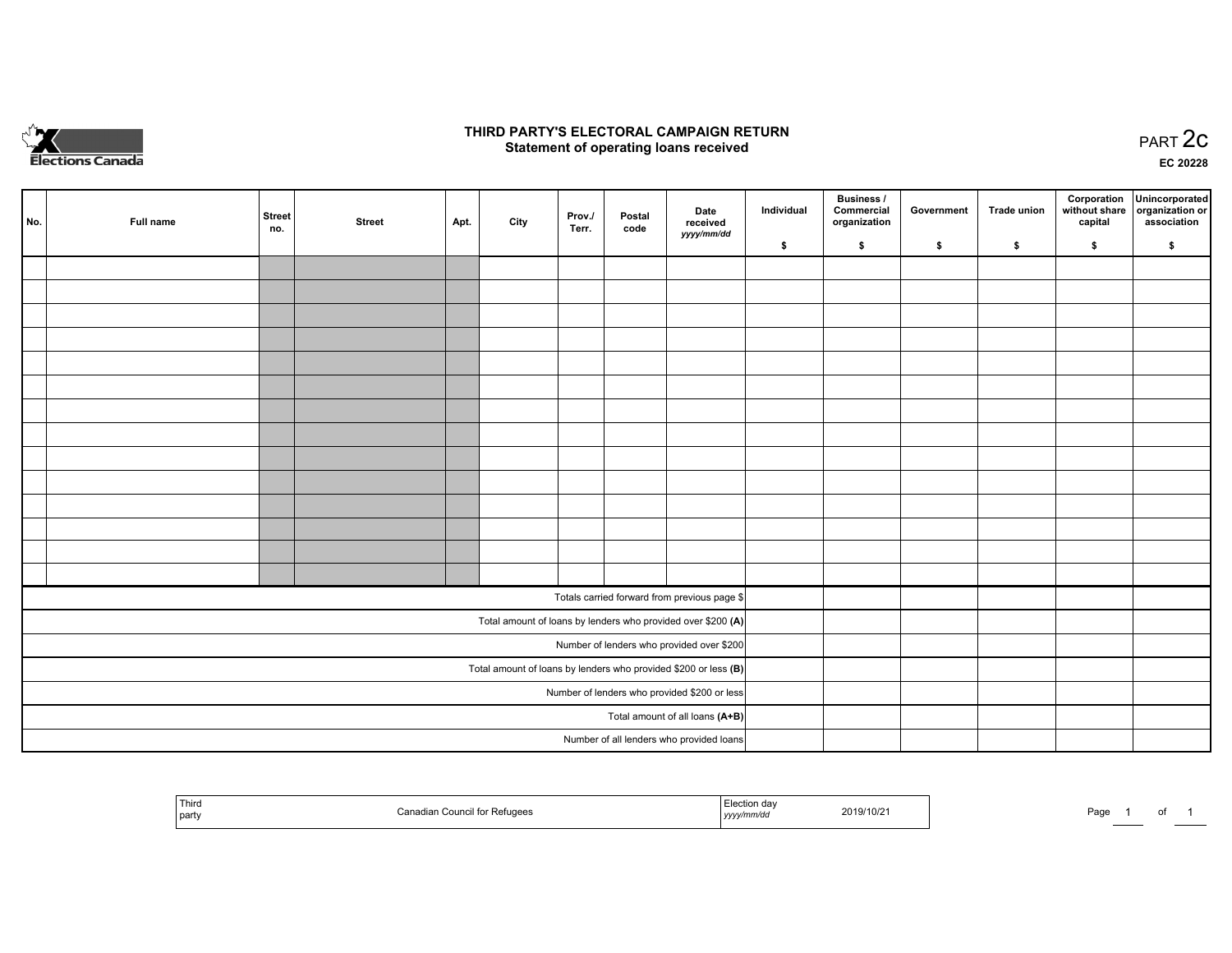# **Elections Canada**

## **THIRD PARTY'S ELECTORAL CAMPAIGN RETURN Summary of inflows**

| PART <sub>2d</sub> |  |
|--------------------|--|
| EC 20228           |  |

| No.            | Type of contributor / lender                 | <b>Monetary</b><br>contributions<br>(Part 2a) |    | Loans<br>(Part 2c) | <b>Total</b> | Number of<br>contributors and<br>lenders |
|----------------|----------------------------------------------|-----------------------------------------------|----|--------------------|--------------|------------------------------------------|
|                |                                              | \$                                            | \$ | \$                 | \$           |                                          |
| $\mathbf{1}$ . | Individuals                                  |                                               |    |                    |              |                                          |
| 2.             | Businesses / Commercial organizations        |                                               |    |                    |              |                                          |
| 3.             | Governments                                  |                                               |    |                    |              |                                          |
| 4.             | Trade unions                                 |                                               |    |                    |              |                                          |
| 5.             | Corporations without share capital           | 28,500.00                                     |    |                    | 28,500.00    | 3                                        |
| 6.             | Unincorporated organizations or associations |                                               |    |                    |              |                                          |
| 7.             | Total (items 1 to 6)                         | 28,500.00                                     |    |                    | 28,500.00    |                                          |
| <b>Total</b>   |                                              |                                               |    |                    |              |                                          |
| 8.             | Amount of third party's resources used       |                                               |    |                    | 15,750.00    |                                          |
| 9.             | Grand total (items 7 and 8)                  |                                               |    |                    | 44,250.00    |                                          |

| Third<br>party | $-$<br>ouncil for<br>:etugees | lection day<br>.<br>yyyy/mm/dd<br>,,,, | $1110\leq$ |
|----------------|-------------------------------|----------------------------------------|------------|
|----------------|-------------------------------|----------------------------------------|------------|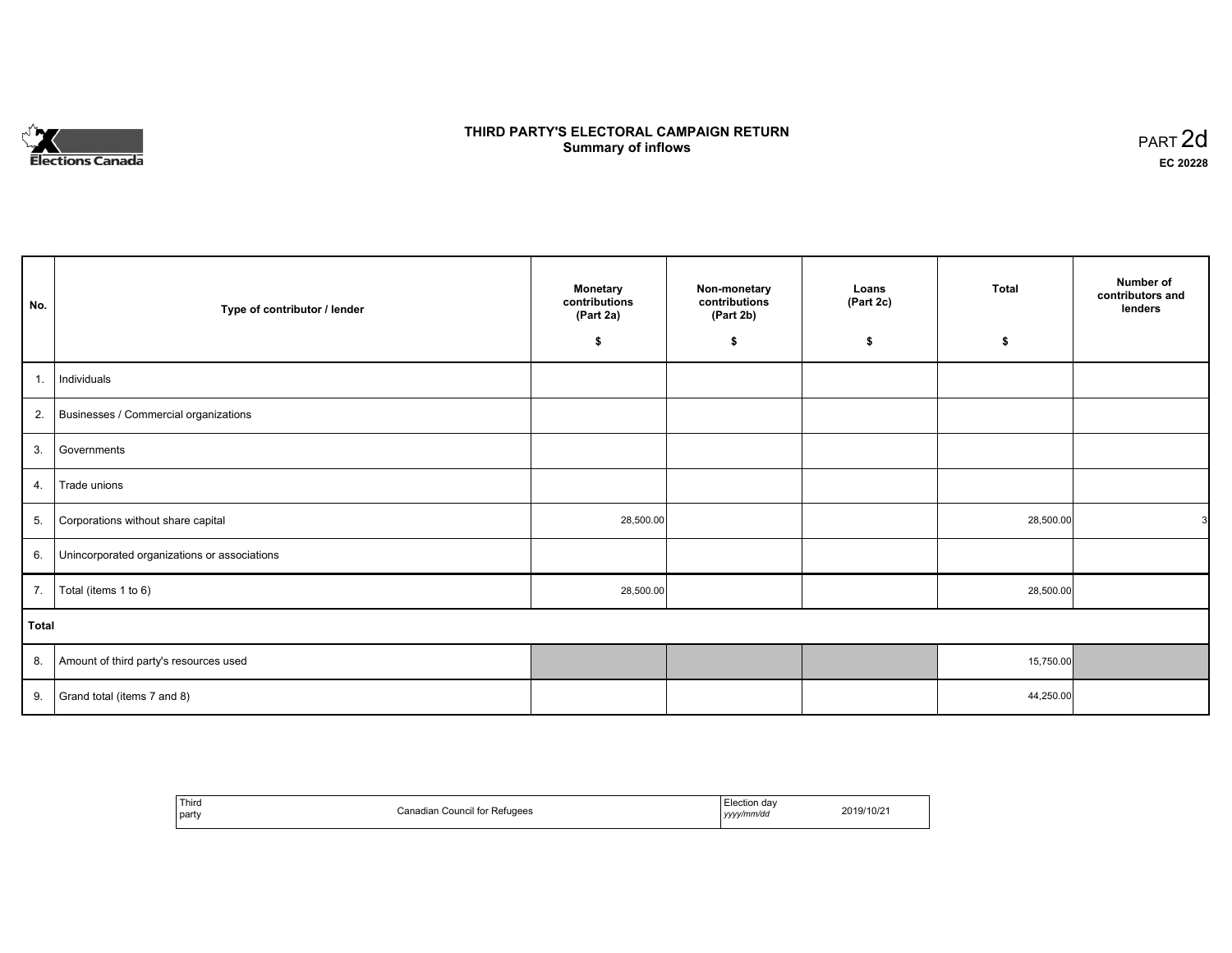

## **THIRD PARTY'S ELECTORAL CAMPAIGN RETURN Statement of expenses incurred for regulated activities that take place during the pre-election period**  *(Only applicable to a fixed-date general election)*

PART 3a **EC 20228**

For a list of expense types, expense categories and expense subcategories, refer to Annex II in the Instructions.

| No.            | Date<br>incurred<br>yyyy/mm/dd | ED Code<br>(if applicable) | Supplier            | <b>Expense type</b>   | Expense<br>category | Expense<br>subcategory | <b>Starting date</b><br>of activity,<br>advertisement<br>or survey<br>yyyy/mm/dd | <b>Ending date</b><br>of activity,<br>advertisement<br>or survey<br>yyyy/mm/dd | Place of activity or<br>advertisement        | <b>Expense amount</b><br>\$ |
|----------------|--------------------------------|----------------------------|---------------------|-----------------------|---------------------|------------------------|----------------------------------------------------------------------------------|--------------------------------------------------------------------------------|----------------------------------------------|-----------------------------|
|                | 2019/09/23                     |                            | SPARK ADVOCACY INC. | Professional services | Publicity           | Media placements       | 2019/09/16                                                                       | 2019/10/21                                                                     | Social media (online)                        | 42,750.00                   |
| $\overline{2}$ | 2019/10/18                     |                            | SPARK ADVOCACY INC. | Professional services | Publicity           | Media placements       | 2019/10/18                                                                       | 2019/10/21                                                                     | Social media (online)                        | 1,500.00                    |
|                |                                |                            |                     |                       |                     |                        |                                                                                  |                                                                                |                                              |                             |
|                |                                |                            |                     |                       |                     |                        |                                                                                  |                                                                                |                                              |                             |
|                |                                |                            |                     |                       |                     |                        |                                                                                  |                                                                                |                                              |                             |
|                |                                |                            |                     |                       |                     |                        |                                                                                  |                                                                                |                                              |                             |
|                |                                |                            |                     |                       |                     |                        |                                                                                  |                                                                                |                                              |                             |
|                |                                |                            |                     |                       |                     |                        |                                                                                  |                                                                                |                                              |                             |
|                |                                |                            |                     |                       |                     |                        |                                                                                  |                                                                                |                                              |                             |
|                |                                |                            |                     |                       |                     |                        |                                                                                  |                                                                                |                                              |                             |
|                |                                |                            |                     |                       |                     |                        |                                                                                  |                                                                                |                                              |                             |
|                |                                |                            |                     |                       |                     |                        |                                                                                  |                                                                                |                                              |                             |
|                |                                |                            |                     |                       |                     |                        |                                                                                  |                                                                                |                                              |                             |
|                |                                |                            |                     |                       |                     |                        |                                                                                  |                                                                                |                                              |                             |
|                |                                |                            |                     |                       |                     |                        |                                                                                  |                                                                                |                                              |                             |
|                |                                |                            |                     |                       |                     |                        |                                                                                  |                                                                                |                                              |                             |
|                |                                |                            |                     |                       |                     |                        |                                                                                  |                                                                                |                                              |                             |
|                |                                |                            |                     |                       |                     |                        |                                                                                  |                                                                                | Totals carried forward from previous page \$ |                             |
| Total \$       |                                |                            |                     |                       | 44,250.00           |                        |                                                                                  |                                                                                |                                              |                             |

| <sup>l</sup> Thira<br>l party | adian Co⊔ncil<br>:il tor Retugees | ntion da∿<br>r r<br>2019/10/21<br>,,,,, | Page |
|-------------------------------|-----------------------------------|-----------------------------------------|------|
|-------------------------------|-----------------------------------|-----------------------------------------|------|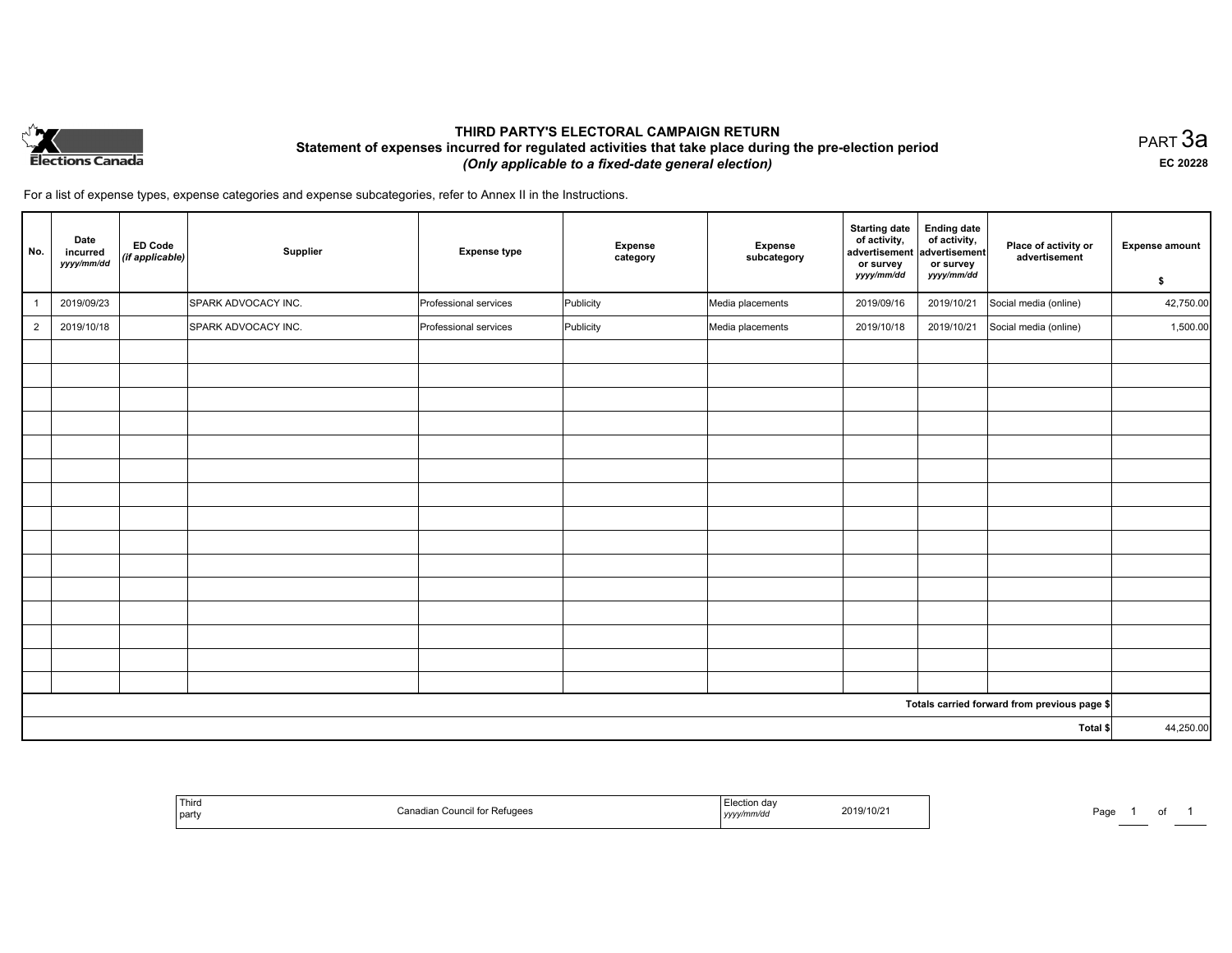

# **THIRD PARTY'S ELECTORAL CAMPAIGN RETURN Statement of expenses incurred for regulated activities that take place during the election period**<br>PART  $3b$

**EC 20228**

For a list of expense types, expense categories and expense subcategories, refer to Annex II in the Instructions.

| No.      | Date<br>incurred<br>yyyy/mm/dd | ED Code<br>(if applicable) | Supplier | <b>Expense type</b> | Expense<br>category | Expense<br>subcategory | Starting date Ending date<br>of activity, of activity,<br>advertisement advertisement<br>or survey<br>yyyy/mm/dd | or survey<br>yyyy/mm/dd | Place of activity or<br>advertisement        | <b>Expense amount</b><br>\$ |
|----------|--------------------------------|----------------------------|----------|---------------------|---------------------|------------------------|------------------------------------------------------------------------------------------------------------------|-------------------------|----------------------------------------------|-----------------------------|
|          |                                |                            |          |                     |                     |                        |                                                                                                                  |                         |                                              |                             |
|          |                                |                            |          |                     |                     |                        |                                                                                                                  |                         |                                              |                             |
|          |                                |                            |          |                     |                     |                        |                                                                                                                  |                         |                                              |                             |
|          |                                |                            |          |                     |                     |                        |                                                                                                                  |                         |                                              |                             |
|          |                                |                            |          |                     |                     |                        |                                                                                                                  |                         |                                              |                             |
|          |                                |                            |          |                     |                     |                        |                                                                                                                  |                         |                                              |                             |
|          |                                |                            |          |                     |                     |                        |                                                                                                                  |                         |                                              |                             |
|          |                                |                            |          |                     |                     |                        |                                                                                                                  |                         |                                              |                             |
|          |                                |                            |          |                     |                     |                        |                                                                                                                  |                         |                                              |                             |
|          |                                |                            |          |                     |                     |                        |                                                                                                                  |                         |                                              |                             |
|          |                                |                            |          |                     |                     |                        |                                                                                                                  |                         |                                              |                             |
|          |                                |                            |          |                     |                     |                        |                                                                                                                  |                         |                                              |                             |
|          |                                |                            |          |                     |                     |                        |                                                                                                                  |                         |                                              |                             |
|          |                                |                            |          |                     |                     |                        |                                                                                                                  |                         |                                              |                             |
|          |                                |                            |          |                     |                     |                        |                                                                                                                  |                         |                                              |                             |
|          |                                |                            |          |                     |                     |                        |                                                                                                                  |                         |                                              |                             |
|          |                                |                            |          |                     |                     |                        |                                                                                                                  |                         |                                              |                             |
|          |                                |                            |          |                     |                     |                        |                                                                                                                  |                         | Totals carried forward from previous page \$ |                             |
| Total \$ |                                |                            |          |                     |                     |                        |                                                                                                                  |                         |                                              |                             |

| ' Third<br>Canadian Council for Refugees<br>party | Election dav<br>2019/10/21<br>$\cdots$<br>$ $ yyyy $\mu$ $\mu$ | Pag |
|---------------------------------------------------|----------------------------------------------------------------|-----|
|---------------------------------------------------|----------------------------------------------------------------|-----|